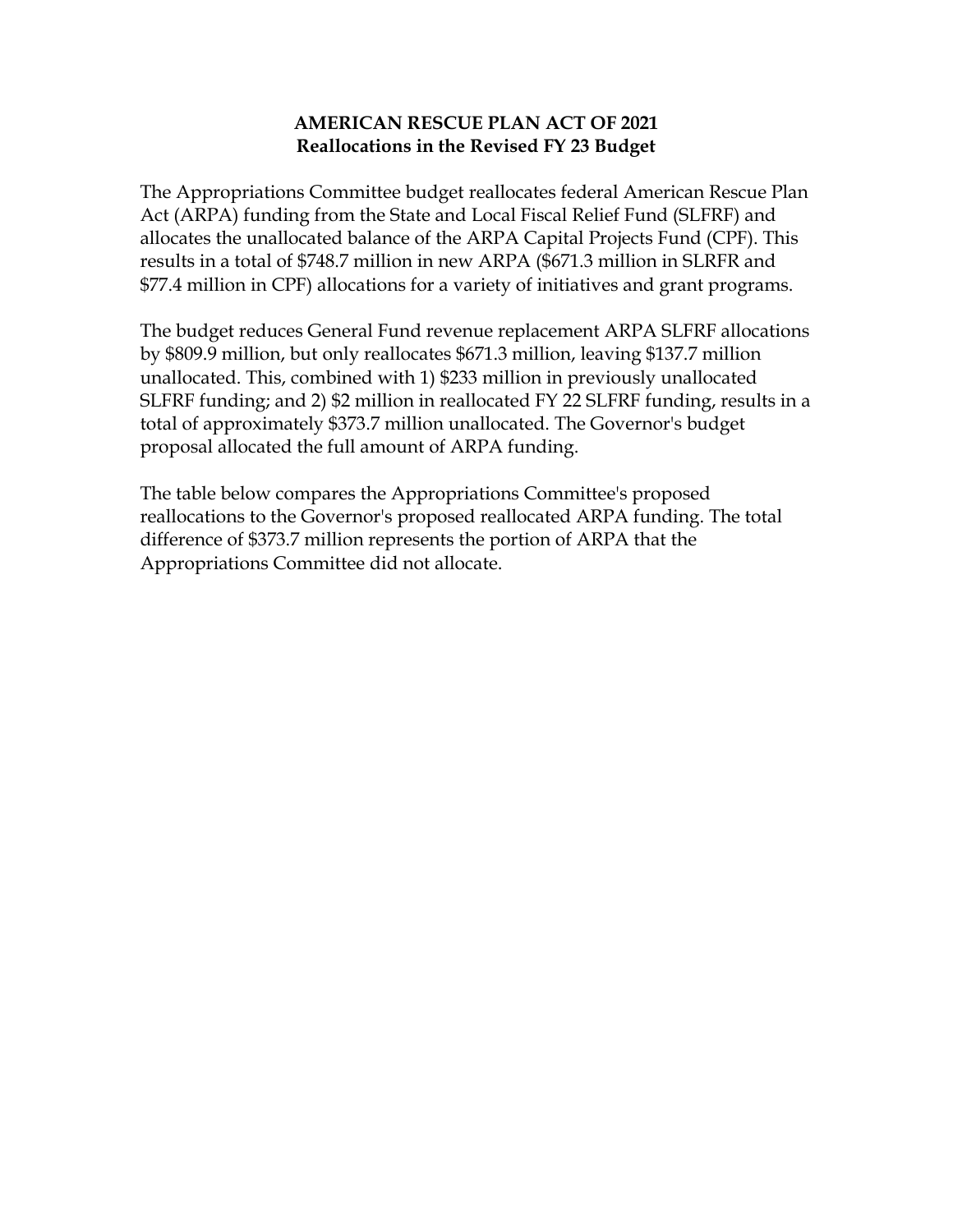## **Total Proposed ARPA Reallocations FY 23 to FY 25**

| Agency                                                 | <b>Use</b>                                                        | Gov                      | Leg.<br>Recommended Recommended | Leg. - Gov.  |
|--------------------------------------------------------|-------------------------------------------------------------------|--------------------------|---------------------------------|--------------|
|                                                        |                                                                   |                          |                                 |              |
| Connecticut State Colleges and Universities            | Healthcare Workforce Needs - both public and private schools      | 55,000,000               | 35,000,000                      | (20,000,000) |
| <b>Connecticut State Colleges and Universities</b>     | Provide Operating Support                                         | 65,000,000               | 85,000,000                      | 20,000,000   |
| <b>Connecticut State Colleges and Universities</b>     | Provide Support to Certain Facilities                             | 5,000,000                | 5,000,000                       |              |
| <b>Connecticut State Colleges and Universities</b>     | Temporary Support - Charter Oak                                   |                          | 500,000                         | 500,000      |
| <b>Connecticut State Colleges and Universities</b>     | Temporary Support - CT State Universities                         | $\overline{\phantom{a}}$ | 14,500,000                      | 14,500,000   |
| <b>Connecticut State Colleges and Universities</b>     | Temporary Support - Community Colleges                            |                          | 9,000,000                       | 9,000,000    |
| Department of Administrative Services                  | Expand CEN Broadband to Remaining Municipalities and Libraries    | 19,800,000               | 19,800,000                      |              |
| Department of Administrative Services                  | Upgrade the Connecticut Education Network (CEN)                   | 38,349,000               | 38,349,000                      |              |
| Department of Administrative Services                  | CEN Charter School Fiber Internet Connectivity Program            | 850,000                  | 850,000                         |              |
| Department of Administrative Services                  | Support Air Quality in Schools                                    | 90,000,000               |                                 | (90,000,000) |
| Department of Agriculture                              | Farm-to-School                                                    |                          | 250,000                         | 250,000      |
| Department of Agriculture                              | Climate Smart Farming                                             |                          | 7,000,000                       | 7,000,000    |
| Department of Children and Families                    | Expand Mobile Crisis Intervention Services                        | 17,200,000               | 8,600,000                       | (8,600,000)  |
| Department of Children and Families                    | Renovate an Urgent Crisis Center to Support an Ambulance Entrance | 500,000                  |                                 | (500,000)    |
|                                                        | Support Additional Urgent Crisis Centers and Sub-Acute Crisis     |                          |                                 |              |
| Department of Children and Families                    | <b>Stabilization Units</b>                                        | 21,000,000               | 21,000,000                      |              |
| Department of Children and Families                    | Provide Funding for Pawcatuck Mental Health Services              |                          |                                 |              |
| Department of Children and Families                    | Support for Improved Outcomes for Youth (YSBs and JRBs)           | $\overline{\phantom{a}}$ | 1,000,000                       | 1,000,000    |
| Department of Corrections                              | Re-Entry Training for Commercial Learners' Permits                |                          | 3,000,000                       | 3,000,000    |
| Department of Developmental Services                   | <b>Enhance Community Engagement Opportunities</b>                 | 5,000,000                | 2,000,000                       | (3,000,000)  |
| Department of Developmental Services                   | <b>Improve Camps</b>                                              | 5,000,000                | 2,000,000                       | (3,000,000)  |
| Department of Economic and Community Development       | CareerConneCT                                                     | 15,000,000               |                                 | (15,000,000) |
| Department of Economic and Community Development       | CT Summer at the Museum Program                                   | 27,500,000               | 5,000,000                       | (22,500,000) |
| Department of Economic and Community Development       | Innovation Corridor Program                                       | 20,000,000               |                                 | (20,000,000) |
| Department of Education                                | Expand Support for Learner Engagement and Attendance Program      | 26,000,000               | 7,000,000                       | (19,000,000) |
| Department of Education                                | Increase College Opportunities Through Dual Enrollment            | 10,850,000               | 3,500,000                       | (7,350,000)  |
| Department of Education                                | Provide Additional Summer Enrichment Opportunities                | 4,500,000                | 4,500,000                       |              |
| Department of Education                                | Provide Funding for the American School for the Deaf              | 1,115,000                | 1,115,000                       |              |
| Department of Education                                | Provide Funding to Support FAFSA Completion                       | 500,000                  | 500,000                         |              |
| Department of Education                                | Big Brothers / Big Sisters                                        |                          | 1,000,000                       | 1,000,000    |
| Department of Education                                | Childrens Education Opportunity Foundation                        |                          | 225,000                         | 225,000      |
| Department of Emergency Services and Public Protection | Provide Funding for a Mobile Crime Laboratory                     | 995,000                  | 995,000                         |              |
| Department of Emergency Services and Public Protection | Provide Funding for Municipal Real Time Crime Centers             | 4,250,000                |                                 | (4,250,000)  |
| Department of Emergency Services and Public Protection | Provide funding for the Domestic Highway Interdiction Team        | 1,000,000                |                                 | (1,000,000)  |
| Department of Emergency Services and Public Protection | Provide Funding for the Gun Tracing Task Force                    | 2,500,000                | 625,000                         | (1,875,000)  |
| Department of Emergency Services and Public Protection | Provide Funding to Expand Violent Crimes Task Forces              | 2,217,600                |                                 | (2,217,600)  |
|                                                        | Provide Funding to State and Local Police Departments to Address  |                          |                                 |              |
| Department of Emergency Services and Public Protection | Auto Theft and Violence                                           | 5,200,000                | 2,600,000                       | (2,600,000)  |
| Department of Emergency Services and Public Protection | Upgrade Forensic Technology at the State Crime Lab                | 2,843,000                | 1,500,000                       | (1,343,000)  |
| Department of Emergency Services and Public Protection | Rural Roads Speed Enforcement                                     |                          | 2,600,000                       | 2,600,000    |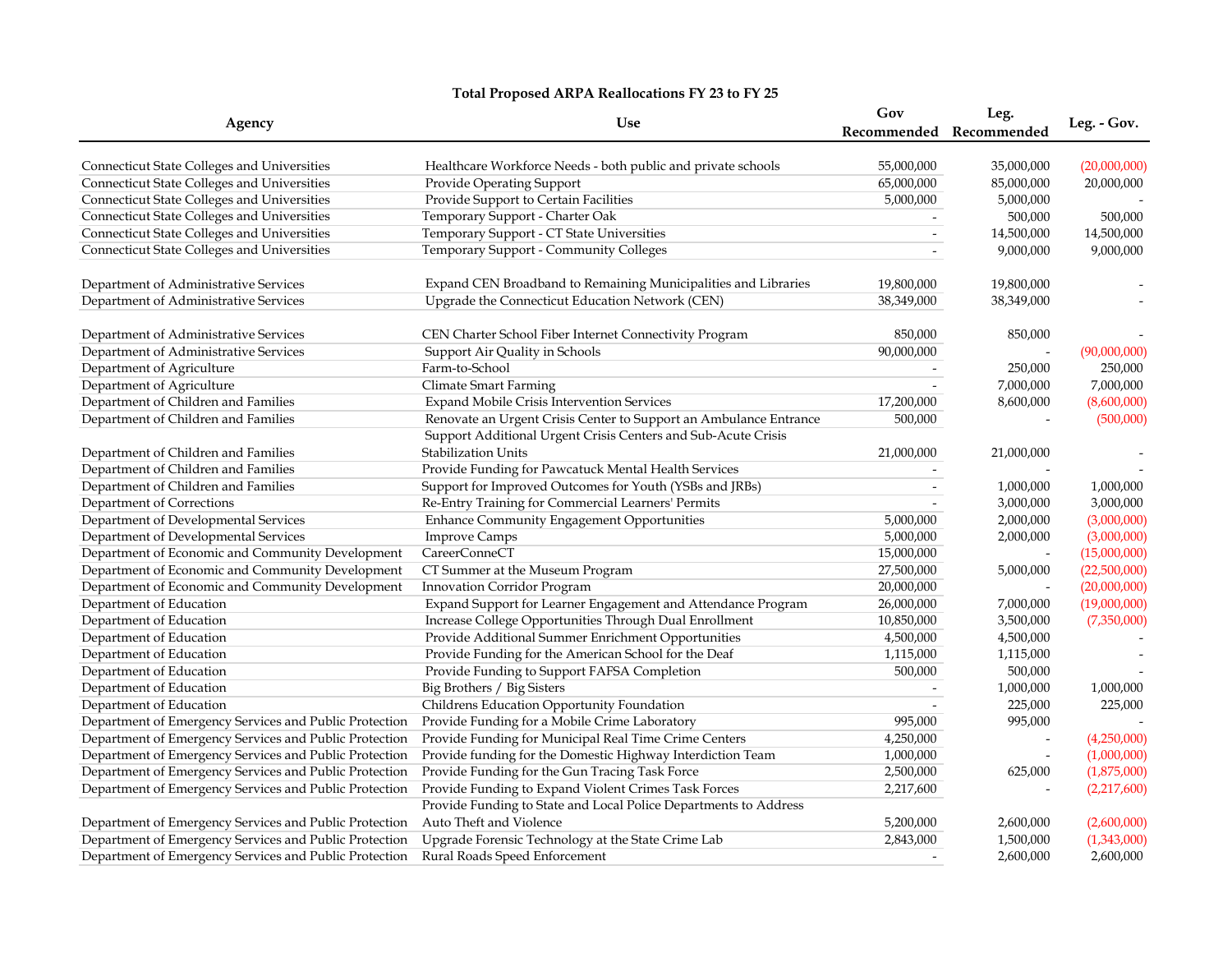## **Total Proposed ARPA Reallocations FY 23 to FY 25**

| Agency                                             | <b>Use</b>                                                            | Gov                      | Leg.                     | Leg. - Gov.  |
|----------------------------------------------------|-----------------------------------------------------------------------|--------------------------|--------------------------|--------------|
|                                                    |                                                                       |                          | Recommended Recommended  |              |
|                                                    | Broadband Infrastructure in Low-Income and Multi-Family Homes and     |                          |                          |              |
| Department of Energy and Environmental Protection  | <b>Businesses</b>                                                     | 4,000,000                | 4,000,000                |              |
| Department of Energy and Environmental Protection  | Grants for Broadband Infrastructure                                   | 14,401,612               | 14,401,612               |              |
| Department of Energy and Environmental Protection  | <b>Outdoor Recreation</b>                                             | 25,000,000               | 12,500,000               | (12,500,000) |
|                                                    | Provide Funding for Interim Staff Support for Implementing Federal    |                          |                          |              |
| Department of Energy and Environmental Protection  | Infrastructure Bill                                                   |                          | 129,103                  | 129,103      |
| Department of Housing                              | Support for Affordable Housing                                        | 50,000,000               | $\overline{\phantom{a}}$ | (50,000,000) |
| Department of Mental Health and Addiction Services | Enhance Mobile Crisis Services- Case Management                       | 3,200,000                | 1,600,000                | (1,600,000)  |
| Department of Mental Health and Addiction Services | Enhance Respite Bed Services for Forensic Population                  | 4,292,834                | 1,429,133                | (2,863,701)  |
| Department of Mental Health and Addiction Services | Expand Availability of Privately-Provided Mobile Crisis Services      | 6,000,000                | 1,500,000                | (4,500,000)  |
| Department of Mental Health and Addiction Services | Fund Diversity Training                                               | 354,000                  |                          | (354,000)    |
| Department of Mental Health and Addiction Services | Fund Supportive Services to Accompany New Housing Vouchers            | 2,812,500                | 2,250,000                | (562, 500)   |
|                                                    | Provide Mental Health Peer Supports in Hospital Emergency             |                          |                          |              |
| Department of Mental Health and Addiction Services | Departments                                                           | 2,400,000                | 1,200,000                | (1,200,000)  |
| Department of Mental Health and Addiction Services | Support Client Telehealth Equipment                                   | 1,400,000                |                          | (1,400,000)  |
| Department of Mental Health and Addiction Services | Implement Electronic Health Records                                   | 16,000,000               | 5,000,000                | (11,000,000) |
| Department of Mental Health and Addiction Services | Fund Additional Hospital Discharges                                   | $\overline{\phantom{a}}$ | 2,500,000                | 2,500,000    |
| Department of Public Health                        | Community Violence Prevention Programs                                | 3,634,417                | 1,000,000                | (2,634,417)  |
| Department of Public Health                        | Promote Healthy and Lead-Safe Homes                                   | 70,000,000               | 30,000,000               | (40,000,000) |
| Department of Public Health                        | Storage and Maintenance Costs of COVID-19 Preparedness Supplies       | 325,000                  | $\overline{\phantom{a}}$ | (325,000)    |
| Department of Public Health                        | Student Loan Repayment Program                                        | 17,000,000               | 3,000,000                | (14,000,000) |
| Department of Public Health                        | Provide Funding to Address and Respond to an Increase in Homicides    |                          | 1,500,000                | 1,500,000    |
| Department of Public Health                        | School Based Health Centers                                           |                          | 7,000,000                | 7,000,000    |
| Department of Revenue Services                     | Provide Payments to Filers Eligible for the Earned Income Tax Credit  | 42,250,000               | 42,250,000               |              |
| Department of Revenue Services                     | Provide Funding to Implement Federal Infrastructure Bill              |                          | 285,000                  | 285,000      |
|                                                    | Expand Medical/Psychiatric Inpatient Unit at Connecticut Children's   |                          |                          |              |
| Department of Social Services                      | <b>Medical Center</b>                                                 | 15,000,000               | 15,000,000               |              |
| Department of Social Services                      | Provide Additional Supports for Victims of Domestic Violence          | 2,900,000                | 2,900,000                |              |
|                                                    |                                                                       |                          |                          |              |
| Department of Social Services                      | Provide Support for Infant and Early Childhood Mental Health Services | 15,000,000               | 5,000,000                | (10,000,000) |
| Department of Social Services                      | Shift Support of the FY 22 ICF Rate Increase to ARPA                  | 2,800,000                |                          | (2,800,000)  |
| Department of Social Services                      | Strengthen Family Planning                                            | 9,050,000                | 2,000,000                | (7,050,000)  |
| Department of Social Services                      | Community Action Agencies - Community Health Workers                  |                          | 1,000,000                | 1,000,000    |
| Department of Transportation                       | Free Bus Service for July and August 2022                             | 5,000,000                | 5,000,000                |              |
| Department of Transportation                       | Outfit M8 Rail Cars with 5G                                           | 23,000,000               | 23,000,000               |              |
| Department of Transportation                       | Vouchers for Commercial Electric Vehicles                             |                          | 10,000,000               | 10,000,000   |
|                                                    | Provide Funding to Reduce Court Case Backlogs Through Temporary       |                          |                          |              |
| Division of Criminal Justice                       | Prosecutors                                                           | 4,326,429                | 4,326,429                |              |
|                                                    | Provide Funding to Build Out the Juvenile Intake Custody and Probable |                          |                          |              |
| Judicial Department                                | Cause Applications                                                    | 741,494                  | 741,494                  |              |
|                                                    | Provide Funding to Continue Temporary Staffing for the Foreclosure    |                          |                          |              |
| Judicial Department                                | Mediation Program                                                     | 6,855,194                | 6,855,194                |              |
|                                                    |                                                                       |                          |                          |              |